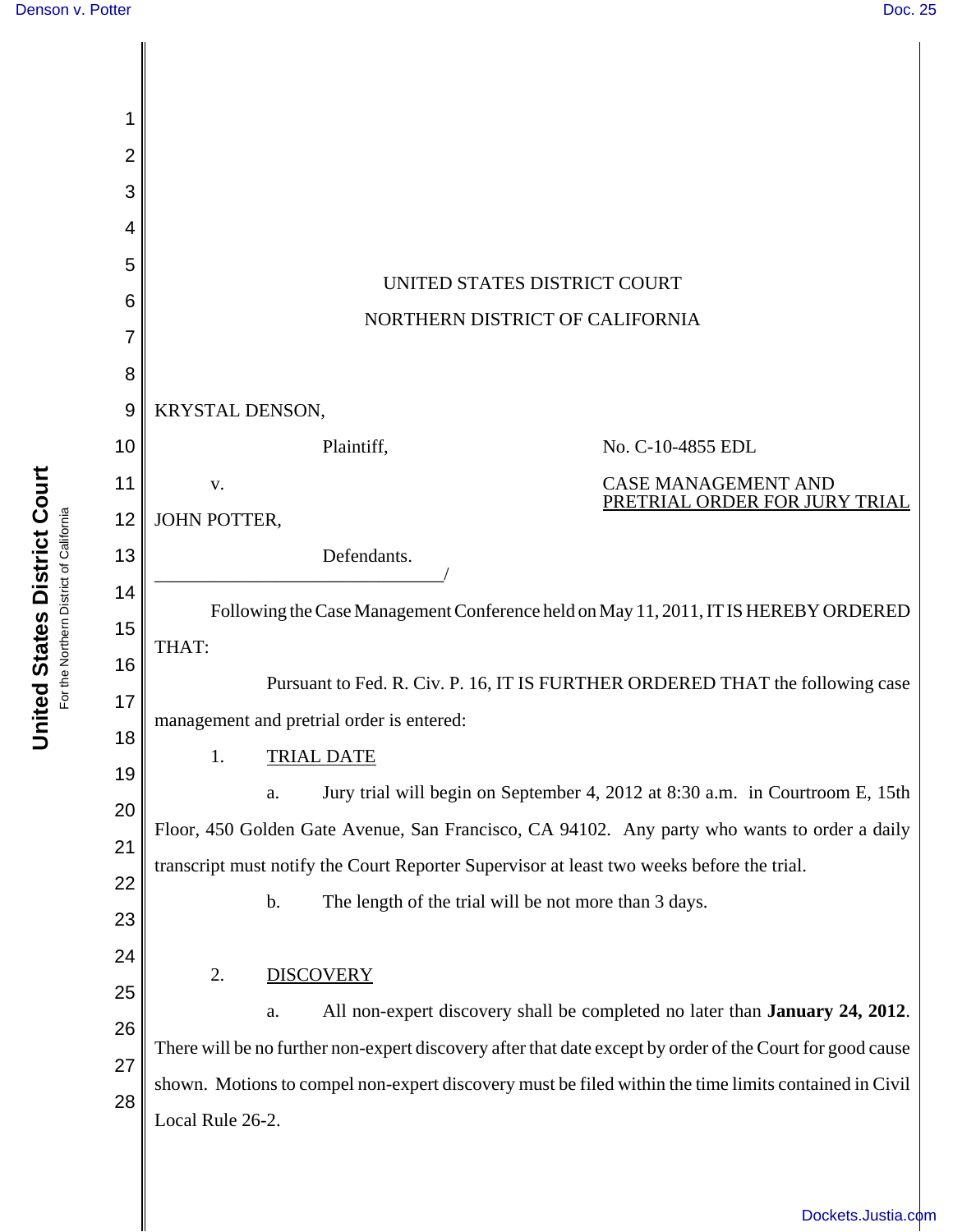7

1 2 3 4 5 b. Each side shall be limited to 10 depositions. Each party and expert may be deposed once not to exceed one day. The parties further agree that each party may depose two non-party witnesses, limited to one half day. Each party may propound an unlimited number of requests for documents, 25 interrogatories per side and an unlimited number of requests for admission on each opposing party. Defendants will serve initial disclosures by June 17, 2011.

6 8 9 c. Initial expert disclosures shall be made no later than February 28, 2012. Rebuttal expert disclosures shall be made no later than March 13, 2012. All treating physicians who will provide opinion testimony beyond that which can be provided by a lay person must be disclosed as expert witnesses, but they need not prepare expert reports unless ordered to do so by the Court.

10 11 12 13 d. All expert discovery shall be completed no later than March 27, 2012. There will be no further expert discovery after that date except by order of the Court for good cause shown. Motions to compel expert discovery must be filed within the time limits contained in Civil Local Rule 26-2.

14 15 16 17 18 19 20 e. Rule 26(e)(1) of the Federal Rules of Civil Procedure requires all parties to supplement or correct their initial disclosures, expert disclosures, pretrial disclosures, and responses to discovery requests under the circumstances itemized in that Rule, and when ordered by the Court. The Court expects that the parties will supplement and/or correct their disclosures promptly when required under that Rule, without the need for a request from opposing counsel. **In addition to the general requirements of Rule 26(e)(1), the parties will supplement and/or correct all previously made disclosures and discovery responses 28 days before the fact discovery cutoff date.** 

21 22 23 f. Pursuant to Civil L.R. 37-1(b), telephone conferences are available to resolve disputes during a discovery event, such as a deposition, where the resolution during the event likely would result in substantial savings of expense or time.

24 25 26 27 28 g. Privilege logs. If a party withholds information that is responsive to a discovery request, and is otherwise discoverable under the Federal Rules of Civil Procedure, by claiming that it is privileged, or protected from discovery under the attorney work product doctrine or any other protective doctrine (including, but not limited to, privacy rights), that party shall prepare a "privilege log" (Fed. R. Civ. P. 26(b)(5)) setting forth the privilege relied upon and specifying separately for each document or for each category of similarly situated documents: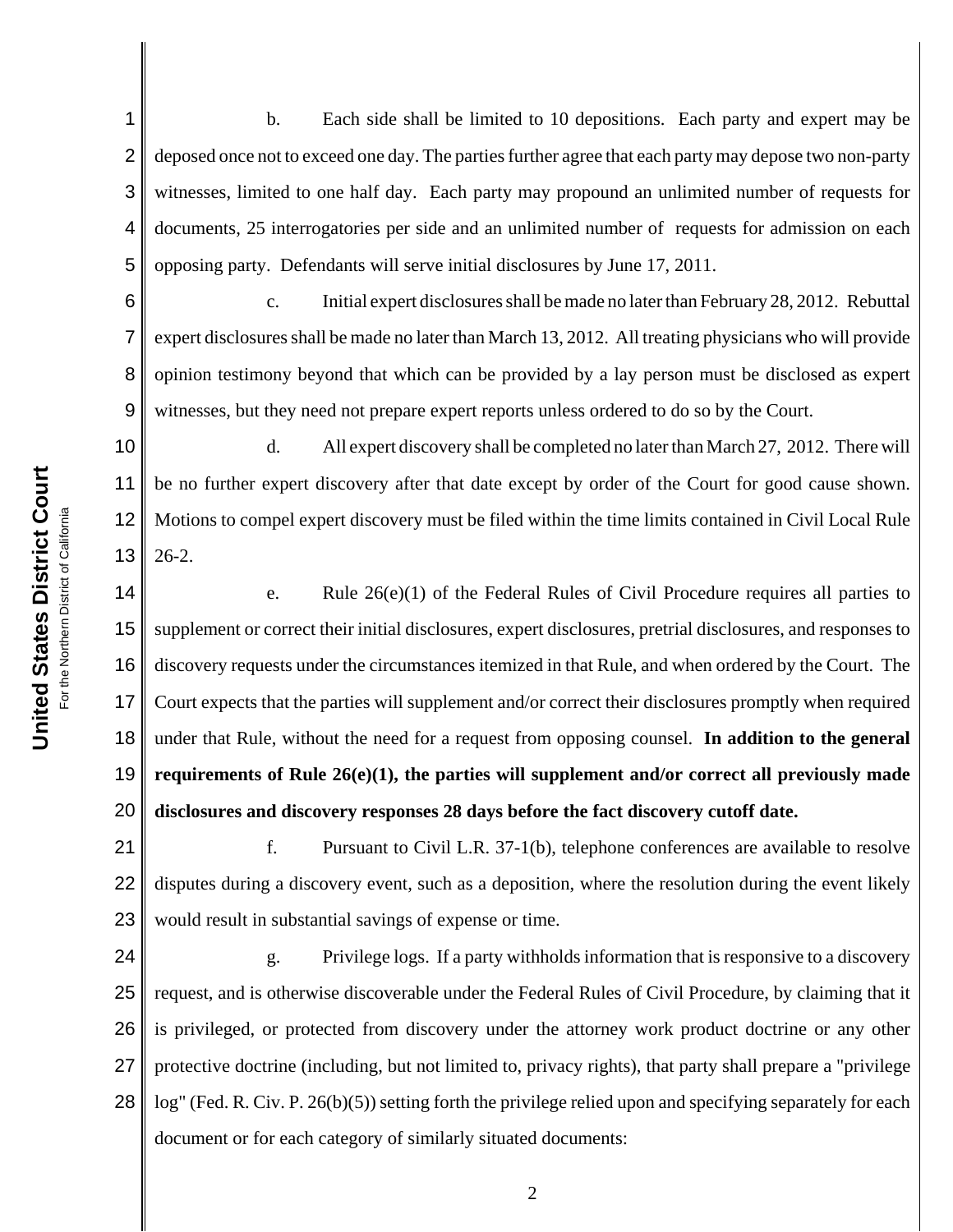| The name and job title or capacity of the author;<br>1.                                                     |  |  |  |  |  |  |  |
|-------------------------------------------------------------------------------------------------------------|--|--|--|--|--|--|--|
| 2.<br>The name and job title or capacity of each recipient;                                                 |  |  |  |  |  |  |  |
| 3.<br>The date the document was prepared and, if different, the date(s)                                     |  |  |  |  |  |  |  |
| on which it was sent to or shared with persons other than its                                               |  |  |  |  |  |  |  |
| author(s);                                                                                                  |  |  |  |  |  |  |  |
| The title and description of the document;<br>4.                                                            |  |  |  |  |  |  |  |
| 5.<br>The subject matter addressed in the document;                                                         |  |  |  |  |  |  |  |
| The purpose(s) for which it was prepared or communicated; and<br>6.                                         |  |  |  |  |  |  |  |
| 7.<br>The specific basis for the claim that it is privileged.                                               |  |  |  |  |  |  |  |
| 10<br>The privilege log will be produced as quickly as possible, but no later than 14 days after the        |  |  |  |  |  |  |  |
| discovery responses are due (in a rolling production, 14 days after each set of documents is produced),     |  |  |  |  |  |  |  |
| unless the parties stipulate or the Court orders otherwise in a particular case.                            |  |  |  |  |  |  |  |
| h.<br>In responding to requests for documents and materials under Rule 34 of the                            |  |  |  |  |  |  |  |
| Federal Rules of Civil Procedure, all parties shall affirmatively state in a written response served on all |  |  |  |  |  |  |  |
| other parties the full extent to which they will produce materials and shall, promptly after the            |  |  |  |  |  |  |  |
| production, confirm in writing that they have produced all such materials so described that are locatable   |  |  |  |  |  |  |  |
| after a diligent search of all locations at which such materials might plausibly exist.                     |  |  |  |  |  |  |  |
| 3.<br><b>MOTIONS</b>                                                                                        |  |  |  |  |  |  |  |
| The last day to join another parties or amend the pleadings shall be May 31, 2011.                          |  |  |  |  |  |  |  |
| 20<br>The last day for hearing dispositive motions shall be May 29, 2012 at 9:00 a.m. Dispositive           |  |  |  |  |  |  |  |
| motions shall be served and filed no later than thirty-five (35) days prior to the scheduled hearing date.  |  |  |  |  |  |  |  |
| Any opposition shall be served and filed no later than twenty-one $(21)$ days prior to the hearing date.    |  |  |  |  |  |  |  |
| Any reply to the opposition shall be served and filed no later than fourteen (14) days prior to the date    |  |  |  |  |  |  |  |
| of the hearing.<br>24                                                                                       |  |  |  |  |  |  |  |
| ALTERNATIVE DISPUTE RESOLUTION/SETTLEMENT CONFERENCE<br>4.                                                  |  |  |  |  |  |  |  |
| This matter is referred for Mediation.                                                                      |  |  |  |  |  |  |  |
| 5.<br>PRETRIAL CONFERENCE                                                                                   |  |  |  |  |  |  |  |
| A pretrial conference shall be held on July 31, 2012 at 2:00 p.m. in Courtroom<br>a.                        |  |  |  |  |  |  |  |
| E, 15th Floor. Each party shall attend personally or by lead counsel who will try the case. The timing      |  |  |  |  |  |  |  |
|                                                                                                             |  |  |  |  |  |  |  |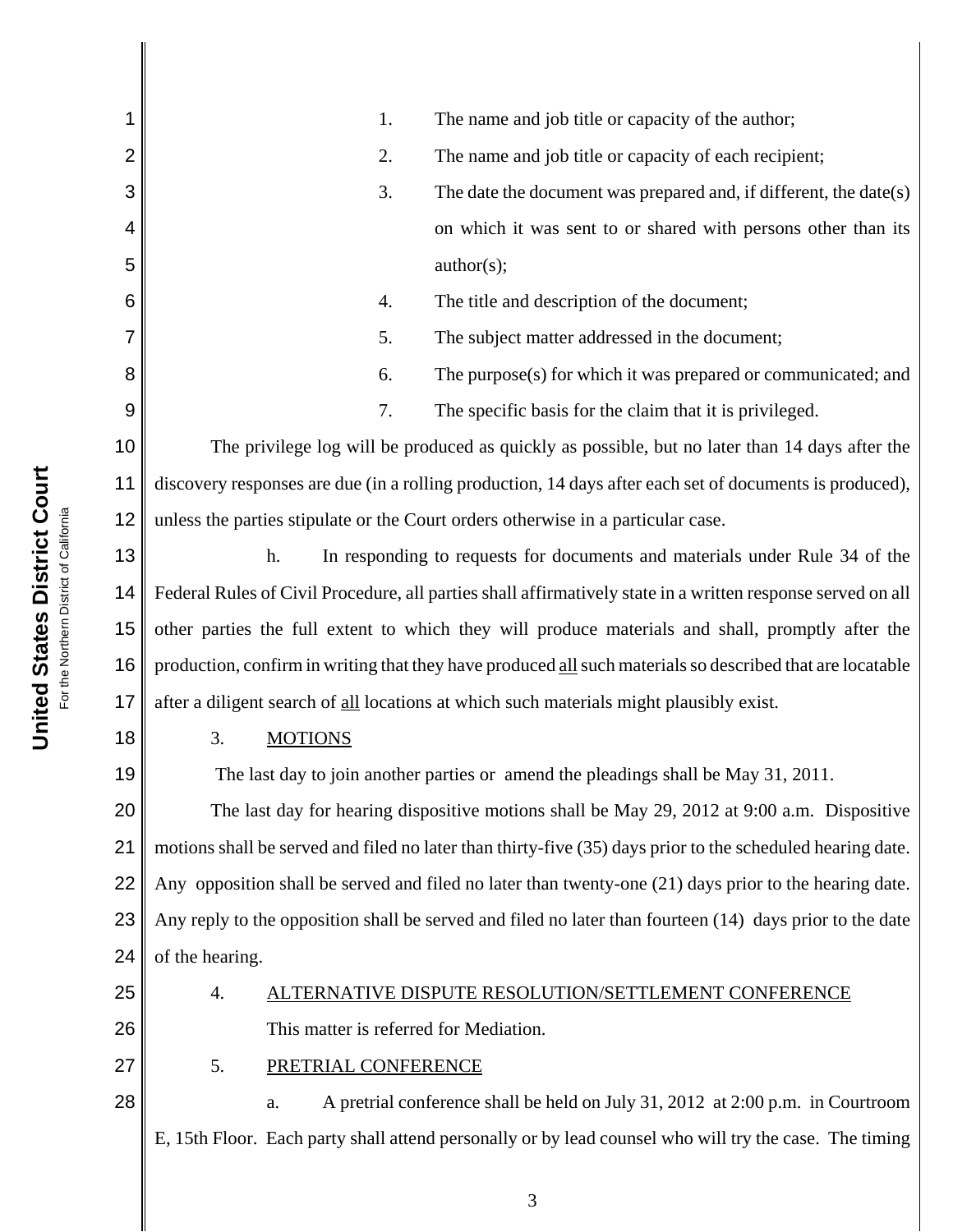| 1  | of disclosures required by Federal Rule of Civil Procedure $26(a)(3)$ and other pretrial disclosures shall |                                         |     |                                                                                      |      |                                                                      |  |
|----|------------------------------------------------------------------------------------------------------------|-----------------------------------------|-----|--------------------------------------------------------------------------------------|------|----------------------------------------------------------------------|--|
| 2  | be governed by this order.                                                                                 |                                         |     |                                                                                      |      |                                                                      |  |
| 3  |                                                                                                            | $\mathbf b$ .                           |     | At least thirty (30) days prior to the date of the pretrial conference, lead counsel |      |                                                                      |  |
| 4  | shall meet and confer regarding:                                                                           |                                         |     |                                                                                      |      |                                                                      |  |
| 5  |                                                                                                            |                                         | (1) | Preparation and content of the joint pretrial conference statement;                  |      |                                                                      |  |
| 6  |                                                                                                            |                                         | (2) | Preparation and exchange of pretrial materials to be served and lodged               |      |                                                                      |  |
|    |                                                                                                            |                                         |     | pursuant to paragraph 5(c) below; and                                                |      |                                                                      |  |
| 8  |                                                                                                            |                                         | (3) | Settlement of the action.                                                            |      |                                                                      |  |
| 9  |                                                                                                            | c.                                      |     | At least twenty (20) days prior to the pretrial conference, counsel and/or parties   |      |                                                                      |  |
| 10 | shall:                                                                                                     |                                         |     |                                                                                      |      |                                                                      |  |
| 11 |                                                                                                            |                                         | (1) |                                                                                      |      | Serve and file a joint pretrial statement that includes the pretrial |  |
| 12 |                                                                                                            |                                         |     | disclosures required by Federal Rule of Civil Procedure $26(a)(3)$ as well           |      |                                                                      |  |
| 13 |                                                                                                            |                                         |     | as the following supplemental information:                                           |      |                                                                      |  |
| 14 |                                                                                                            |                                         |     | The Action.<br>(a)                                                                   |      |                                                                      |  |
| 15 |                                                                                                            |                                         |     |                                                                                      | (i)  | Substance of the Action. A brief description of the                  |  |
| 16 |                                                                                                            |                                         |     |                                                                                      |      | substance of claims and defenses which remain to be                  |  |
| 17 |                                                                                                            |                                         |     |                                                                                      |      | decided.                                                             |  |
| 18 |                                                                                                            |                                         |     |                                                                                      | (ii) | Relief Prayed. A detailed statement of all the relief                |  |
| 19 |                                                                                                            |                                         |     |                                                                                      |      | claimed, particularly itemizing all elements of damages              |  |
| 20 |                                                                                                            |                                         |     |                                                                                      |      | claimed as well as witnesses, documents or other                     |  |
| 21 |                                                                                                            |                                         |     |                                                                                      |      | evidentiary material to be presented concerning the                  |  |
| 22 |                                                                                                            |                                         |     |                                                                                      |      | amount of those damages.                                             |  |
| 23 |                                                                                                            | (b)<br>The Factual Basis of the Action. |     |                                                                                      |      |                                                                      |  |
| 24 |                                                                                                            |                                         |     |                                                                                      | (i)  | Undisputed Facts. A plain and concise statement of all               |  |
| 25 |                                                                                                            |                                         |     |                                                                                      |      | relevant facts not reasonably disputable, as well as which           |  |
| 26 |                                                                                                            |                                         |     |                                                                                      |      | facts parties will stipulate for incorporation into the trial        |  |
| 27 |                                                                                                            |                                         |     |                                                                                      |      | record without the necessity of supporting testimony or              |  |
| 28 |                                                                                                            |                                         |     |                                                                                      |      | exhibits.                                                            |  |
|    |                                                                                                            |                                         |     |                                                                                      |      |                                                                      |  |

United States District Court **United States District Court** For the Northern District of California For the Northern District of California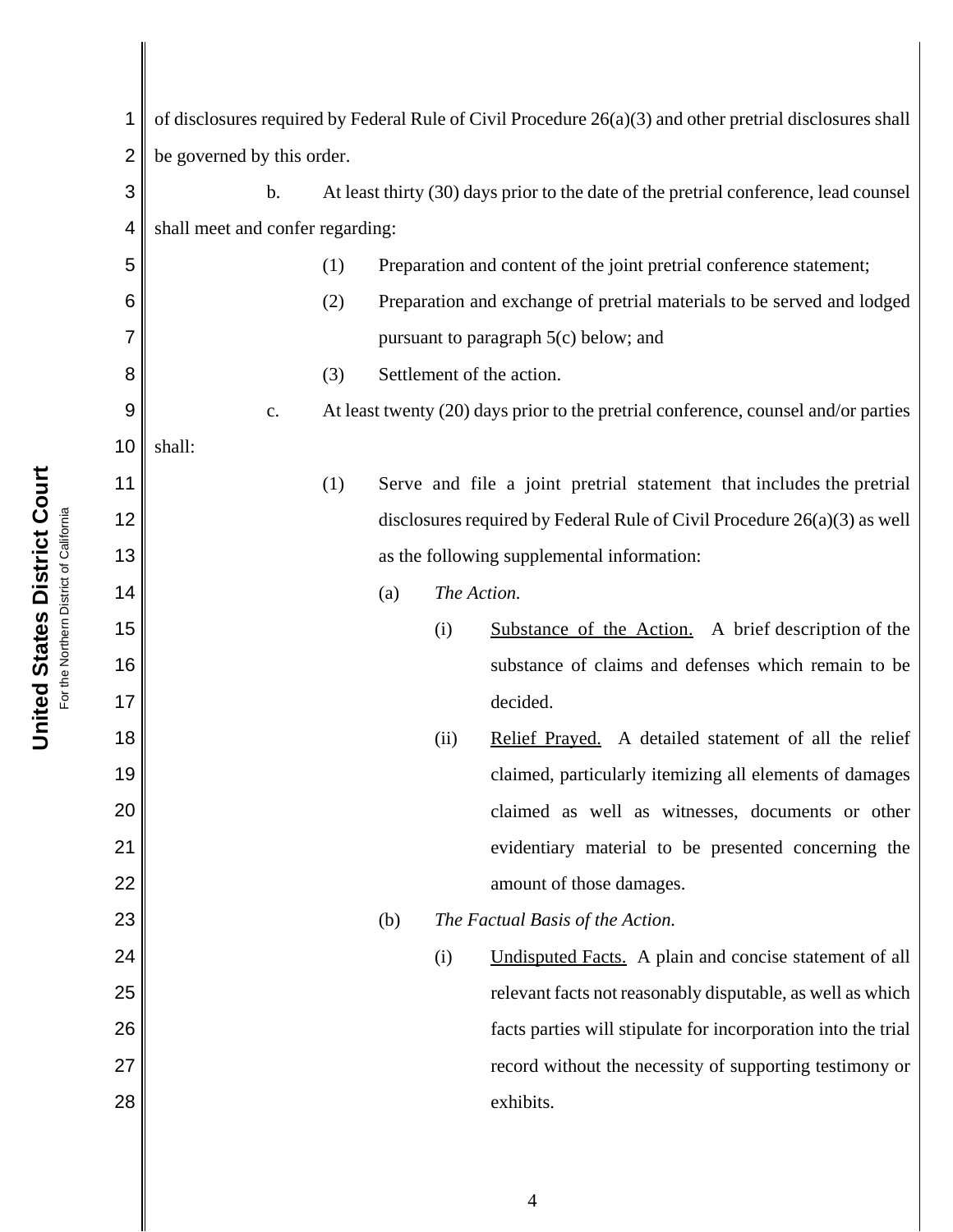|     | (ii)  | Disputed Factual Issues. A plain and concise statement        |
|-----|-------|---------------------------------------------------------------|
|     |       | of all disputed factual issues which remain to be decided.    |
|     | (iii) | Agreed Statement. A statement assessing whether all or        |
|     |       | part of the action may be presented upon an agreed            |
|     |       | statement of facts.                                           |
|     | (iv)  | Stipulations. A statement of stipulations requested or        |
|     |       | proposed for pretrial or trial purposes.                      |
| (c) |       | Disputed Legal Issues.                                        |
|     |       | Without extended legal argument, a concise statement of each  |
|     |       | disputed point of law concerning liability or relief, citing  |
|     |       | supporting statutes and decisions, and any procedural or      |
|     |       | evidentiary issues.                                           |
| (d) |       | Trial Preparation.                                            |
|     | (i)   | Witnesses to Be Called. With regard to witnesses              |
|     |       | disclosed pursuant to Federal Rule of Civil Procedure         |
|     |       | $26(a)(3)(A)$ , a brief statement describing the substance of |
|     |       | the testimony to be given.                                    |
|     | (ii)  | Estimate of Trial Time. An estimate of the number of          |
|     |       | hours needed for the presentation of each party's case,       |
|     |       | indicating possible reductions in time through proposed       |
|     |       | stipulations, agreed statements of facts, or expedited        |
|     |       | means of presenting testimony and exhibits.                   |
|     | (iii) | Use of Discovery Responses. Designate excerpts from           |
|     |       | discovery that the parties intend to present at trial, other  |
|     |       | than solely for impeachment or rebuttal, from depositions     |
|     |       | specifying the witness with page and line references, from    |
|     |       | interrogatory answers, or from responses to requests for      |
|     |       | admission.                                                    |
| (e) |       | Trial Alternatives and Options.                               |

1

2

3

4

5

6

7

8

9

10

11

12

13

14

15

16

17

18

19

20

21

22

23

24

25

26

27

28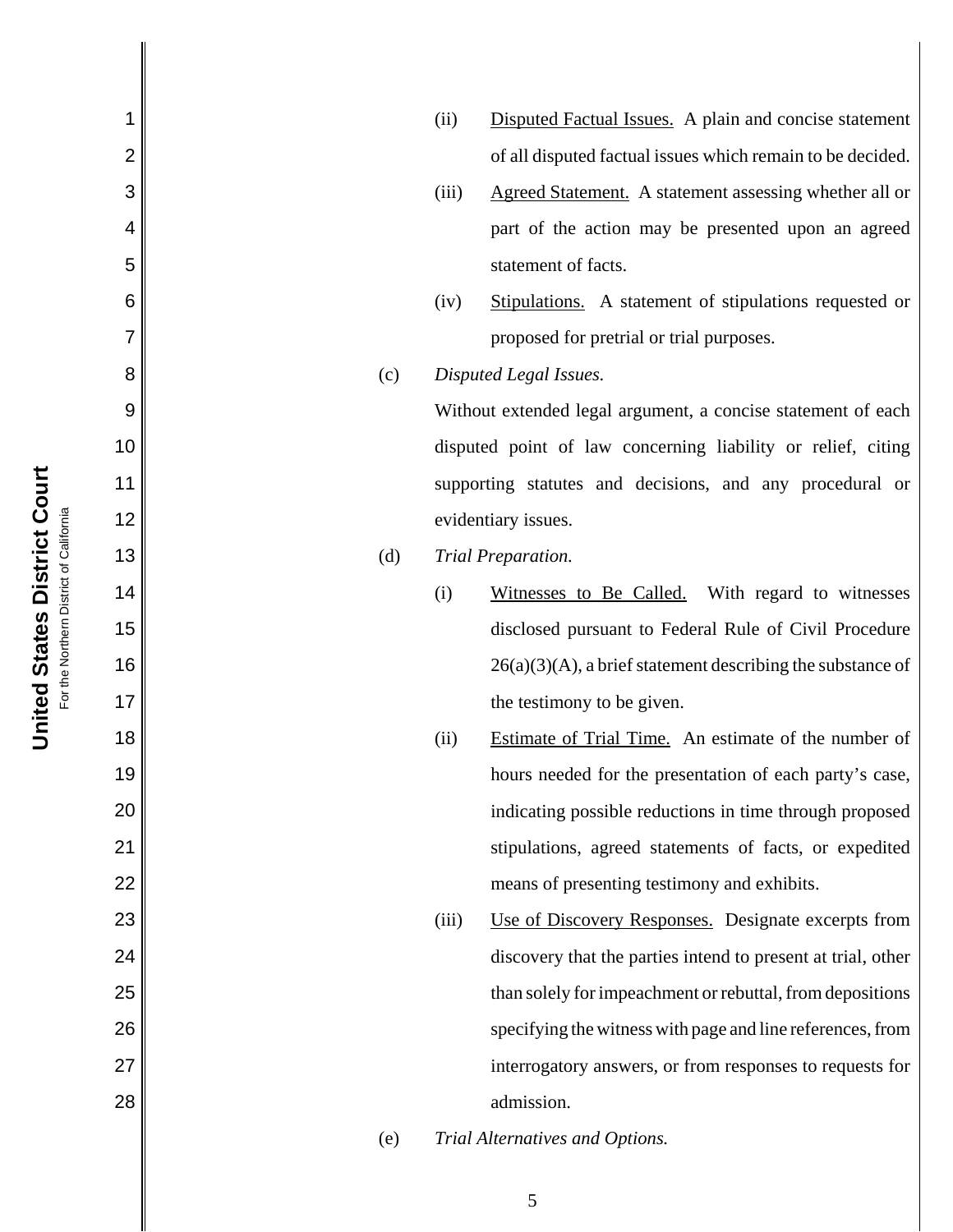| 1              |     | (i)                                                                         | Settlement Discussion. A statement summarizing the                             |  |  |
|----------------|-----|-----------------------------------------------------------------------------|--------------------------------------------------------------------------------|--|--|
| $\overline{2}$ |     |                                                                             | status of settlement negotiations and indicating whether                       |  |  |
| 3              |     |                                                                             | further negotiations are likely to be productive.                              |  |  |
| 4              |     | (ii)                                                                        | Amendments, Dismissals. A statement of requested or                            |  |  |
| 5              |     |                                                                             | proposed amendments to pleadings or dismissals of                              |  |  |
| 6              |     |                                                                             | parties, claims or defenses.                                                   |  |  |
| 7              |     | (iii)                                                                       | Bifurcation, Separate Trial of Issues. A statement of                          |  |  |
| 8              |     |                                                                             | whether bifurcation or a separate trial of specific issues is                  |  |  |
| 9              |     |                                                                             | feasible and desired.                                                          |  |  |
| 10             |     | (f)                                                                         | Miscellaneous.                                                                 |  |  |
| 11             |     |                                                                             | Any other subjects relevant to the trial of the action or material             |  |  |
| 12             |     | to its just, speedy and inexpensive determination.                          |                                                                                |  |  |
| 13             | (2) |                                                                             | Serve and file trial briefs, motions in limine (including any motion           |  |  |
| 14             |     | regarding the qualifications or testimony of any expert witness),           |                                                                                |  |  |
| 15             |     | proposed voir dire questions, jury instructions, verdict forms and excerpts |                                                                                |  |  |
| 16             |     | from discovery that will be offered at trial (include a copy of the         |                                                                                |  |  |
| 17             |     |                                                                             | deposition testimony or admission). The parties shall submit proposed          |  |  |
| 18             |     |                                                                             | jury instructions jointly. If there are any instructions on which the parties  |  |  |
| 19             |     |                                                                             | cannot agree, those instructions may be submitted separately;                  |  |  |
| 20             | (3) |                                                                             | Serve and file an exhibit setting forth the qualifications and experience      |  |  |
| 21             |     | of each expert witness;                                                     |                                                                                |  |  |
| 22             | (4) |                                                                             | Serve and file a list of each party's exhibits by number (plaintiff) or letter |  |  |
| 23             |     |                                                                             | (defendant), including a brief statement describing the substance and          |  |  |
| 24             |     |                                                                             | purpose of each exhibit and the name of the sponsoring witness;                |  |  |
| 25             | (5) |                                                                             | Exchange exhibits which shall be premarked (plaintiff shall use numbers;       |  |  |
| 26             |     |                                                                             | defendant shall use letters) and tabbed. Exhibits shall be three-hole          |  |  |
| 27             |     |                                                                             | punched and shall be submitted in binders. Each exhibit shall be marked        |  |  |
| 28             |     |                                                                             | on the front page or on the back of the last page with the information         |  |  |
|                |     |                                                                             | contained in Exhibit A to this Order; and                                      |  |  |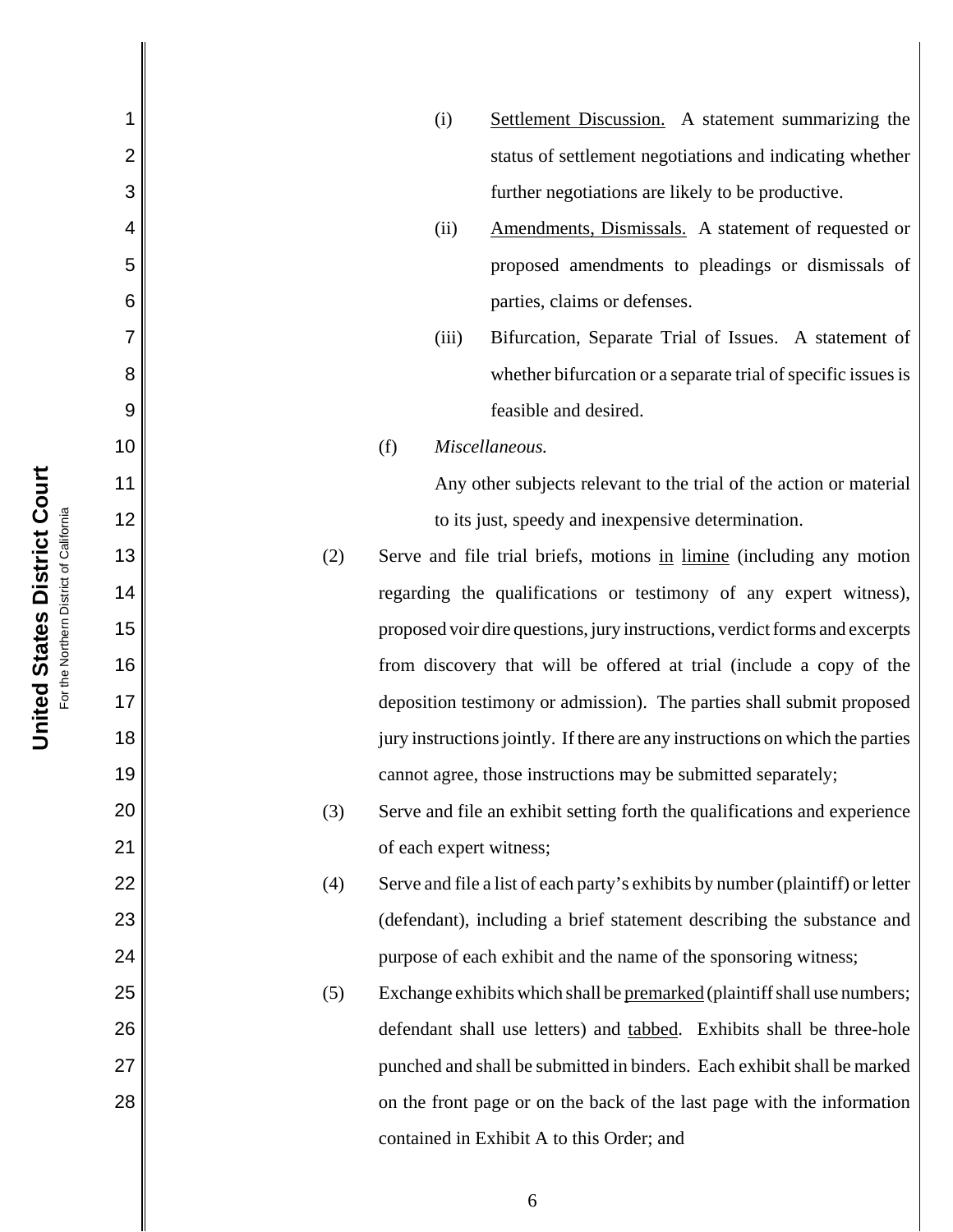(6) Deliver two sets of all premarked exhibits to chambers (exhibits are not to be filed).

No party shall be permitted to call any witness or offer any exhibit in its case in chief that is not disclosed in its pretrial statement, exchanged with opposing counsel, and delivered to the Court, by the above deadline, without leave of the Court and for good cause.

6 7 8 9 10 11 d. At least ten (10) days prior to the pretrial conference, after meeting and conferring in a good faith attempt to resolve any objections, counsel and/or parties shall serve and file: (1) any objections to exhibits or to the use of deposition excerpts or other discovery; (2) any objections to non-expert witnesses; (3) any objection to proposed voir dire questions, jury instructions and verdict forms that the parties have been unable in good faith to resolve; (4) any opposition to a motion in limine. No replies shall be filed.

12

13

1

2

3

4

5

e. All motions in limine and objections shall be heard at the pretrial conference.

6. JURY TRIAL

14 15 16 a. Counsel shall submit an agreed upon set of voir dire questions to be posed by the Court. Any voir dire questions on which counsel cannot agree may be submitted separately. Counsel shall be allowed brief follow-up voir dire after the Court's questioning.

17 18 19 20 21 22 23 24 b. The following jury instructions from the Manual of Model Civil Jury Instructions for the Ninth Circuit (2007 Edition) shall be given absent objection: 1.1-1.2, 1.6-1.14, 1.18, 2.11. Counsel shall submit jointly an agreed upon set of case specific instructions, using the Ninth Circuit Manual where appropriate. Do not submit duplicates of those listed above. Any instructions on which counsel cannot agree may be submitted separately. Each requested instruction shall be typed in full on a separate page with citations to the authority upon which it is based and a reference to the party submitting it. A second blind copy of each instruction and verdict form shall also be submitted, omitting the citation to authority and the reference to the submitting party.

25 26 27 28 7. All documents filed with the Clerk of the Court shall list the civil case number followed by the initials "EDL." One copy shall be clearly marked as a chambers copy. Chambers copies shall be three-hole punched at the left side, suitable for insertion into standard binders. In addition, all proposed jury instructions, motions in limine, forms of verdict and trial briefs shall be accompanied by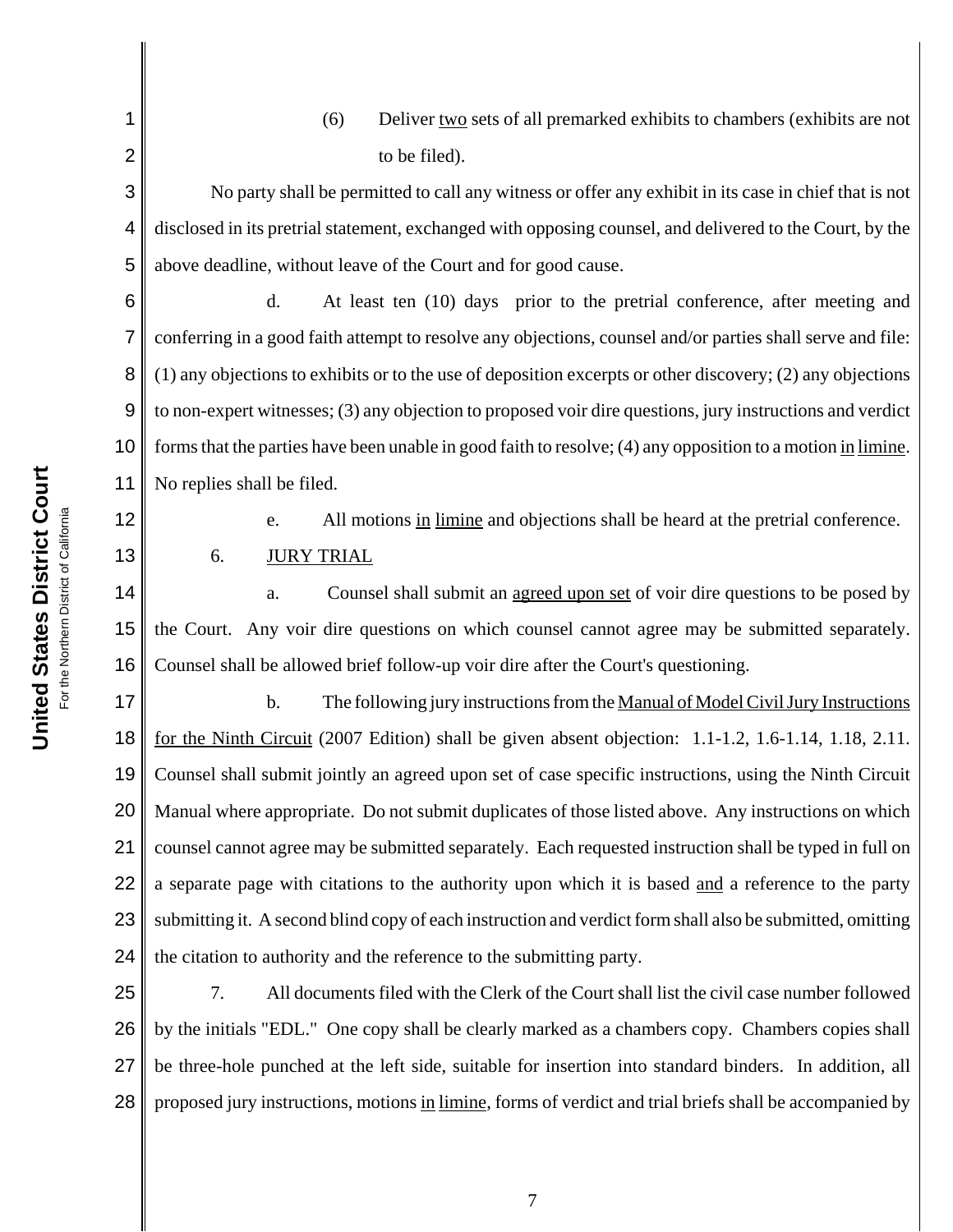**United States District Court United States District Court** For the Northern District of California For the Northern District of California

 a diskette containing a copy of the document formatted in WordPerfect 6.1, 7, 8, 9 or 10 (Windows) or 8.0 (Windows). Dated: May 16, 2011 Elijah R O. Laporte ELIZABETH D. LAPORTE United States Magistrate Judge